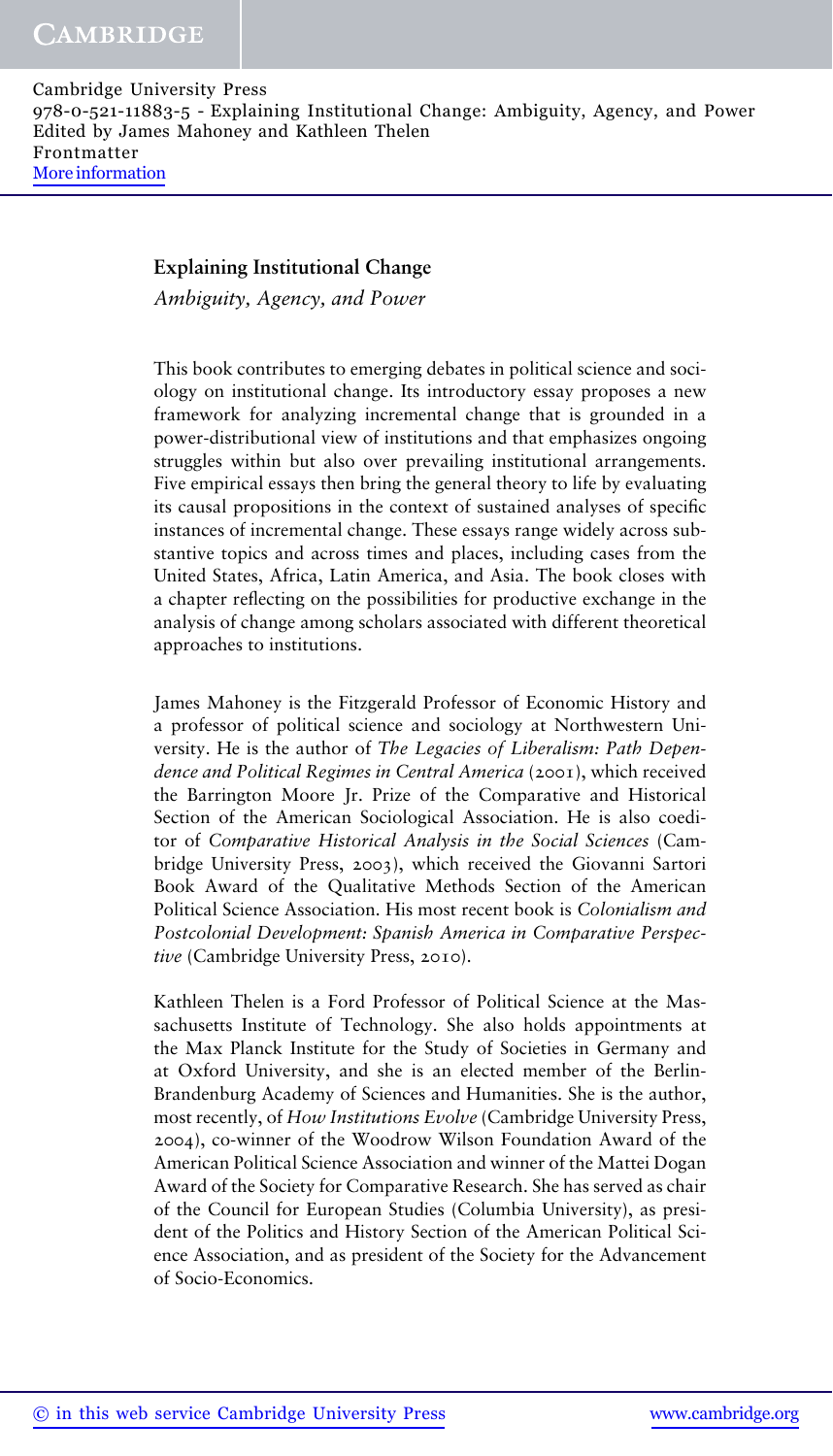# **Explaining Institutional Change**

*Ambiguity, Agency, and Power*

Edited by **JAMES MAHONEY** *Northwestern University*

**KATHLEEN THELEN** *Massachusetts Institute of Technology*

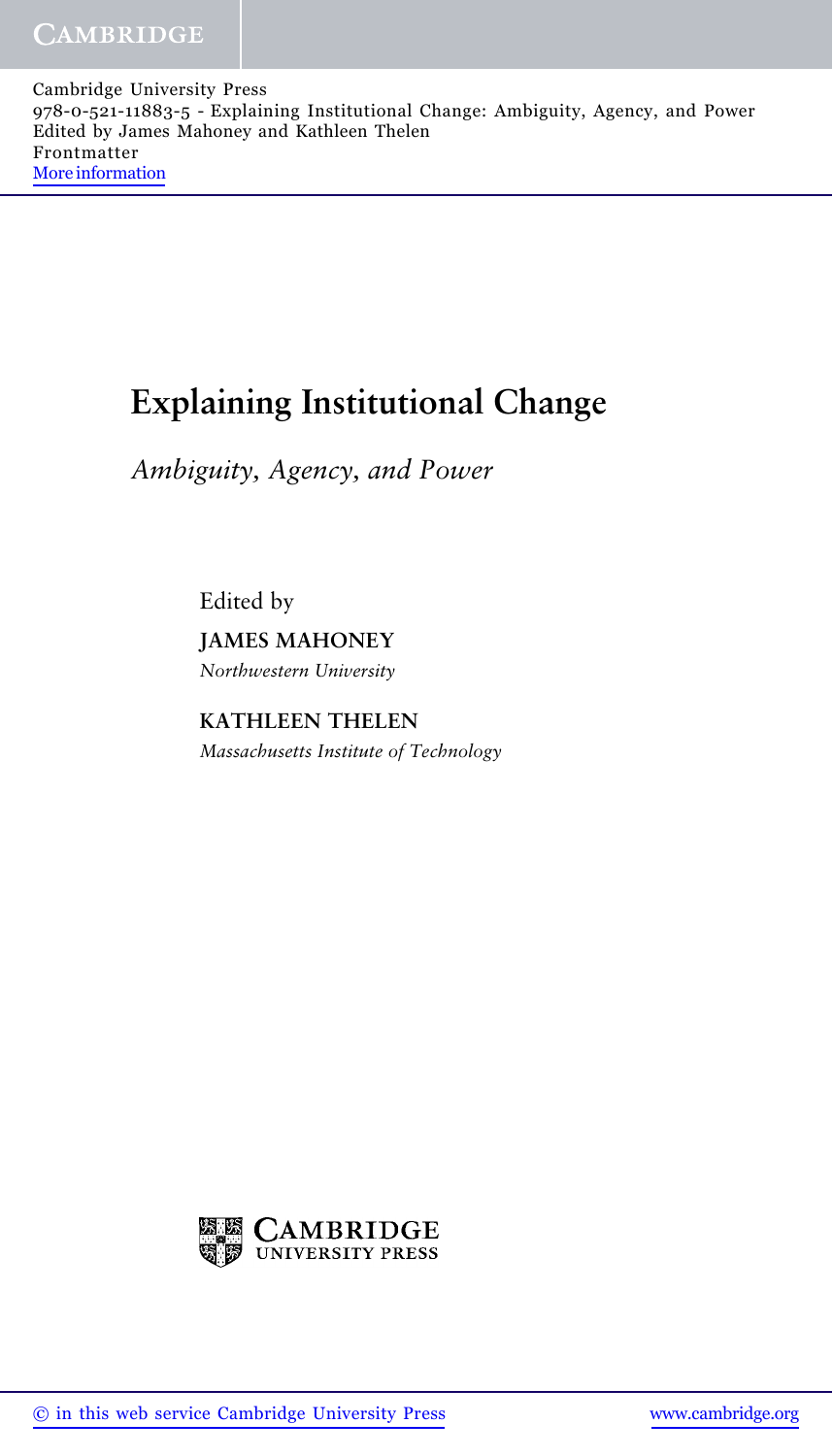### **CAMBRIDGE**

Cambridge University Press 978-0-521-11883-5 - Explaining Institutional Change: Ambiguity, Agency, and Power Edited by James Mahoney and Kathleen Thelen Frontmatter [More information](http://www.cambridge.org/9780521118835)

> cambridge university press Cambridge, New York, Melbourne, Madrid, Cape Town, Singapore, São Paulo, Delhi, Dubai, Tokyo

Cambridge University Press 32 Avenue of the Americas, New York, ny 10013-2473, usa

www.cambridge.org Information on this title: www.cambridge.org/9780521134323

© Cambridge University Press 2010

This publication is in copyright. Subject to statutory exception and to the provisions of relevant collective licensing agreements, no reproduction of any part may take place without the written permission of Cambridge University Press.

First published 2010

Printed in the United States of America

*A catalog record for this publication is available from the British Library.*

*Library of Congress Cataloging in Publication data*

Explaining institutional change : ambiguity, agency, and power / edited by James Mahoney, Kathleen Thelen. p. cm. Includes bibliographical references and index. isbn 978-0-521-11883-5 (hardback) – isbn 978-0-521-13432-3 (pbk.) 1. Organizational change. 2. Institutional economics. I. Mahoney, James. II. Thelen, Kathleen Ann. III. Title. jf1525.o73e97 2009  $352.3'67 - dc22$ 2009009398

isbn 978-0-521-11883-5 Hardback isbn 978-0-521-13432-3 Paperback

Cambridge University Press has no responsibility for the persistence or accuracy of urls for external or third-party Internet Web sites referred to in this publication and does not guarantee that any content on such Web sites is, or will remain, accurate or appropriate.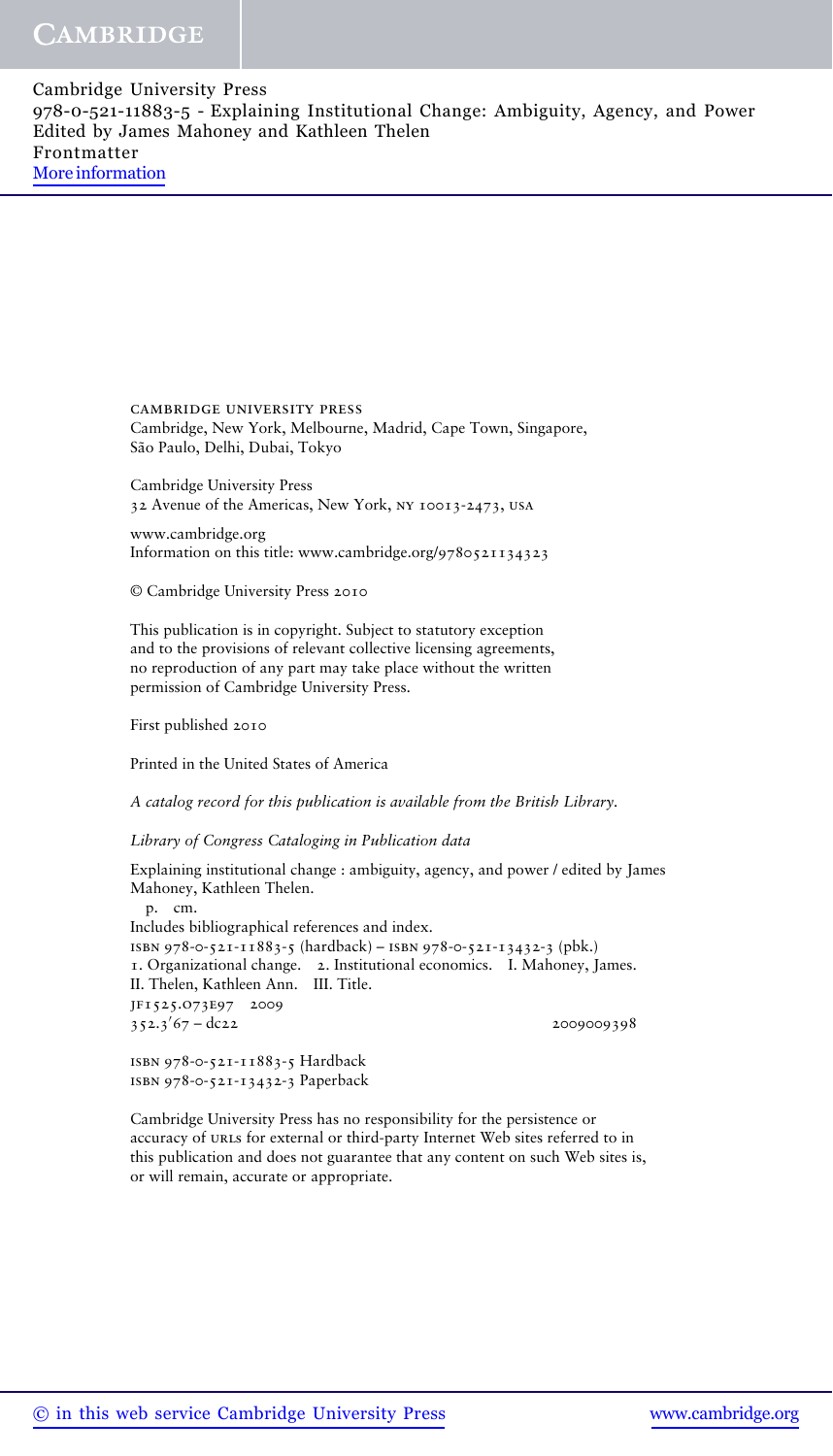# **Contents**

| List of Illustrations                                                                                                                      | <i>page</i> vi          |
|--------------------------------------------------------------------------------------------------------------------------------------------|-------------------------|
| Contributors                                                                                                                               | vii                     |
| Preface                                                                                                                                    | $\overline{\mathbf{x}}$ |
| A Theory of Gradual Institutional Change<br>T<br>James Mahoney and Kathleen Thelen                                                         | 1                       |
| Infiltrating the State: The Evolution of Health Care<br>$\mathbf{2}$<br>Reforms in Brazil, 1964-1988<br>Tulia G. Falleti                   | 38                      |
| The Contradictory Potential of Institutions: The Rise and<br>3<br>Decline of Land Documentation in Kenya<br>Ato Kwamena Onoma              | 63                      |
| Policymaking as Political Constraint: Institutional<br>$\overline{4}$<br>Development in the U.S. Social Security Program<br>Alan M. Jacobs | 94                      |
| Altering Authoritarianism: Institutional Complexity and<br>$\overline{5}$<br>Autocratic Agency in Indonesia<br>Dan Slater                  | 132                     |
| Rethinking Rules: Creativity and Constraint in the<br>6<br>U.S. House of Representatives<br>Adam Sheingate                                 | T <sub>68</sub>         |
| Historical Institutionalism in Rationalist and Sociological<br>7<br>Perspective<br>Peter A. Hall                                           | 204                     |
| Index                                                                                                                                      | 225                     |
|                                                                                                                                            | $\mathbf{V}$            |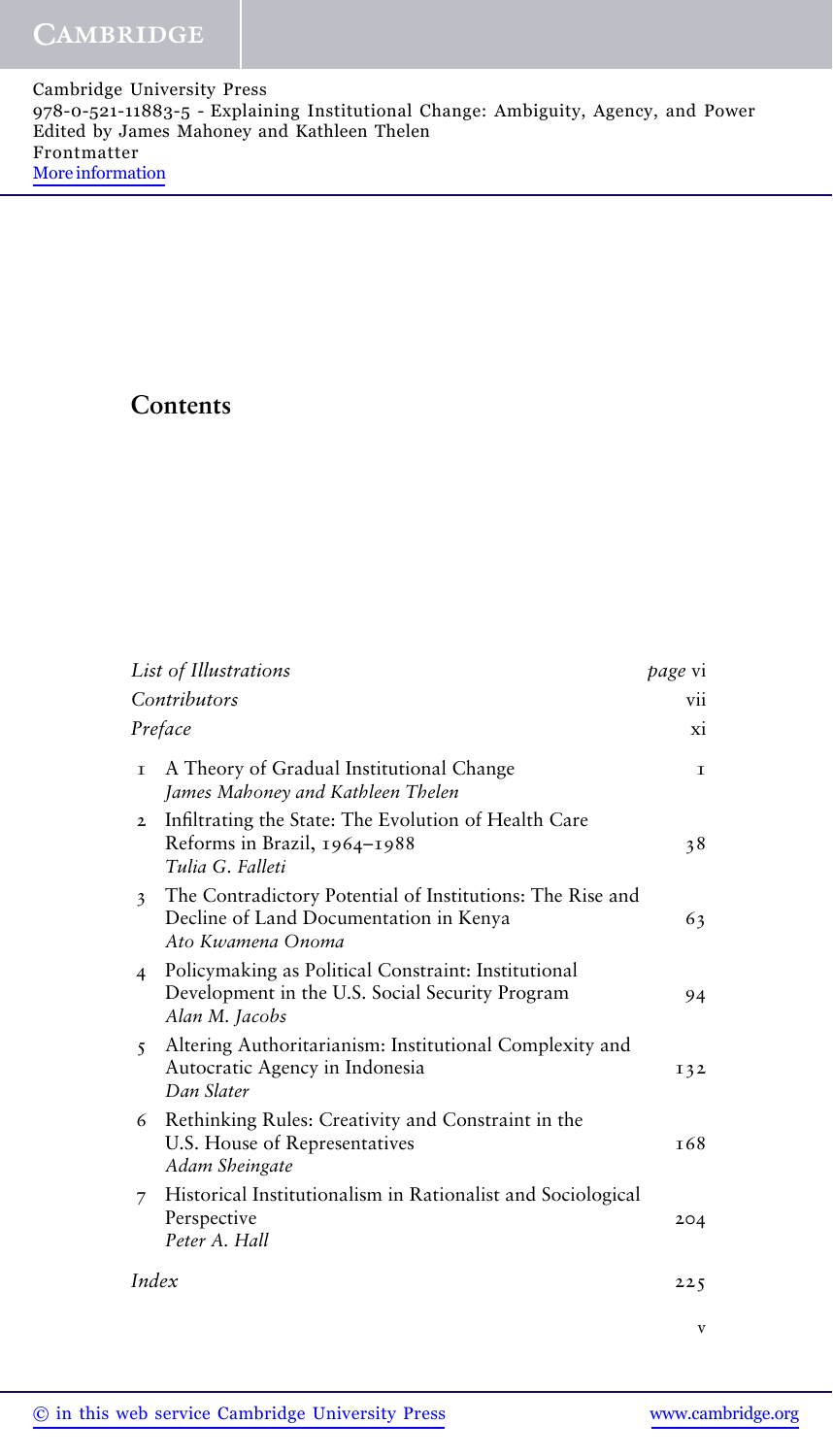# **List of Illustrations**

#### **Tables**

| I.I. Types of Gradual Change                                                                | page 16 |
|---------------------------------------------------------------------------------------------|---------|
| 1.2. Contextual and Institutional Sources of Institutional<br>Change                        | 19      |
| 1.3. Types of Change Agents                                                                 | 23      |
| 1.4. Contextual and Institutional Sources of Change Agents                                  | 28      |
| 1.5. Coalitional Alignments                                                                 | 30      |
| 4.1. Key Institutional Developments in Social Security<br>Financing, $1935 - 1983$          | 107     |
| 6.1. Size, Workload, and Rules in the U.S. House of<br>Representatives, 1st-46th Congresses | 175     |

#### **Figures**

| 1.1. Framework for Explaining Modes of Institutional Change    | $I\bar{S}$ |
|----------------------------------------------------------------|------------|
| 5.1. A Dynamic Typology of Authoritarian Institutions          | 135        |
| 5.2. Dynamics of Authoritarian Institutions in Indonesia       | 139        |
| 6.1. Rules and Precedents of the U.S. House of Representatives | 178        |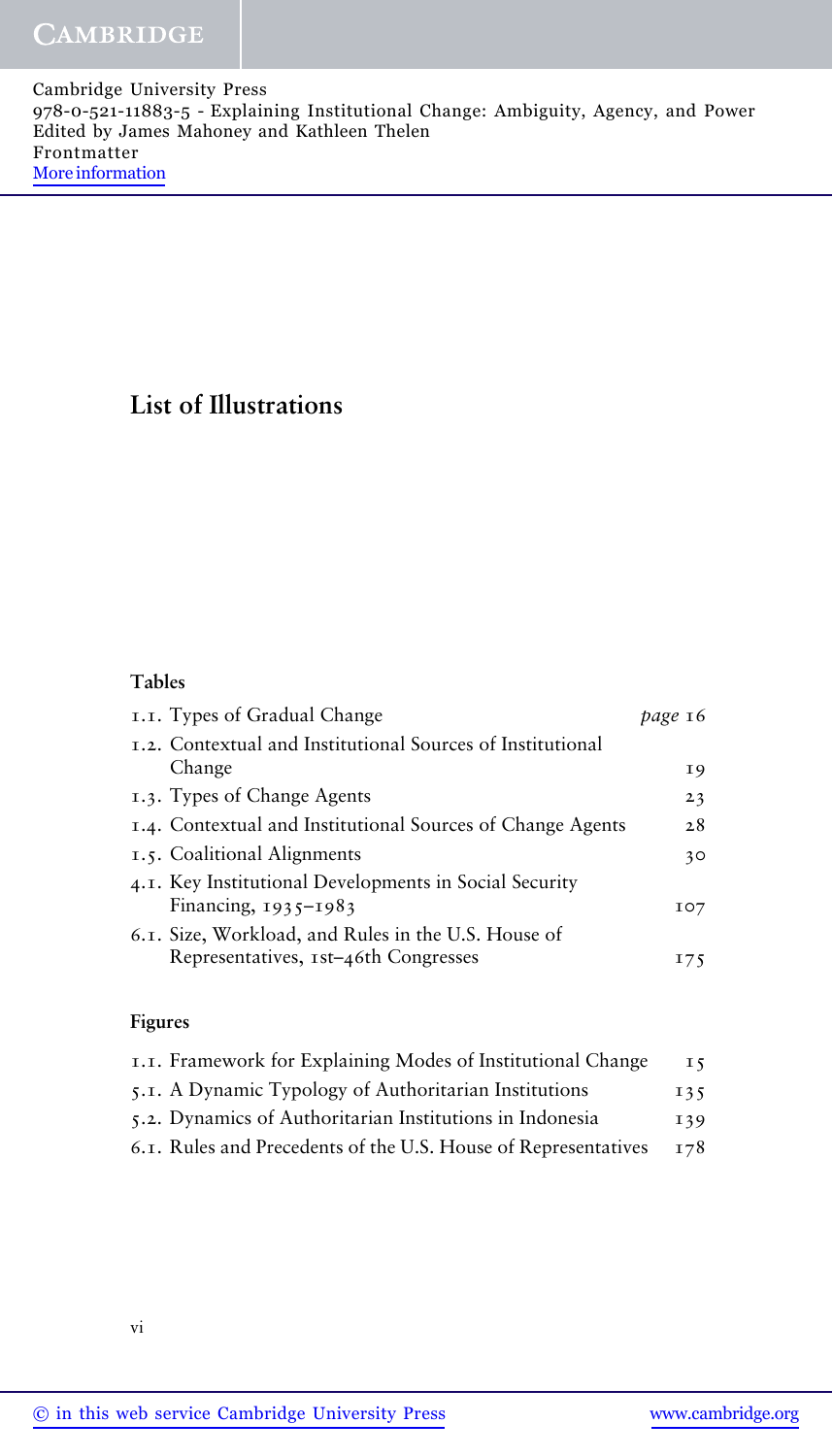## **Contributors**

**Tulia G. Falleti** is an assistant professor of political science at the University of Pennsylvania. She is the author of *Decentralization and Subnational Politics in Latin America* (New York: Cambridge University Press, 2010), as well as several articles and book chapters on federalism and decentralization. Her article "A Sequential Theory of Decentralization: Latin American Cases in Comparative Perspective" (*American Political Science Review*, vol. 99, no. 3, August 2005) won the 2006 Gregory Luebbert Award from the Comparative Politics section of the American Political Science Association for the best article in comparative politics.

Peter A. Hall is Krupp Foundation Professor of European Studies at Harvard University and codirector of the Program on Successful Societies for the Canadian Institute for Advanced Research. He is the author of *Governing the Economy: The Politics of State Intervention in Britain and France* (Oxford: Oxford University Press, 1986) and more than seventy articles on European politics and policymaking. His edited books include *The Political Power of Economic Ideas: Keynesianism across Nations* (Princeton: Princeton University Press, 1989), *Varieties of Capitalism: The Institutional Foundations of Comparative Advantage* (with David Soskice; Oxford: Oxford University Press, 2001), and *Successful Societies: How Institutions and Culture Affect Health* (with Michèle Lamont; Cambridge: Cambridge University Press, 2009).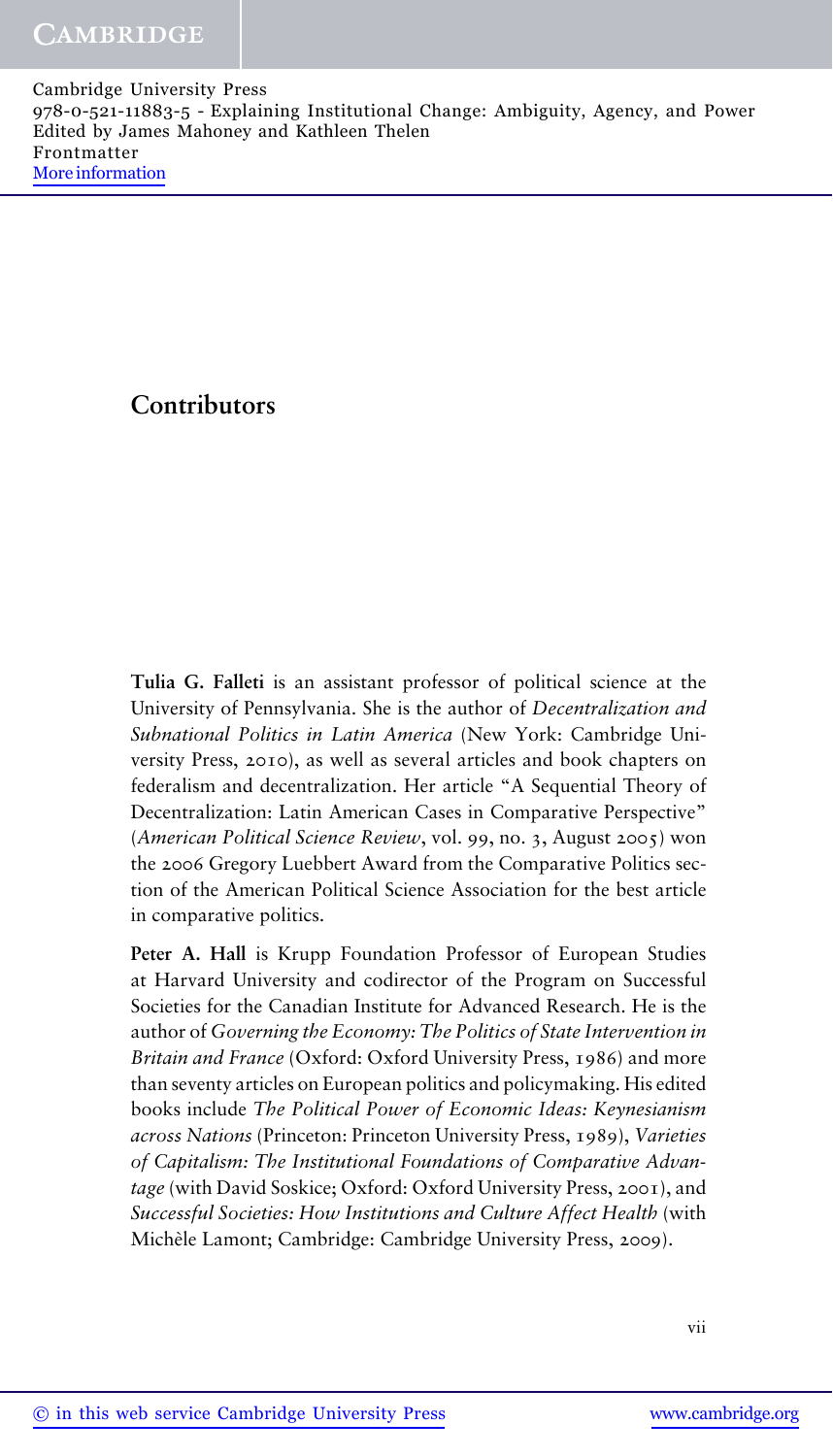viii *Contributors*

**Alan M. Jacobs** is an assistant professor of political science at the University of British Columbia. He is the author of several articles and chapters on comparative public policy, including "The Politics of When: Redistribution, Investment, and Policymaking for the Long Term" (*British Journal of Political Science*, 38:2, 2008), which won the 2009 Mary Parker Follett Award from the Politics and History Section of the American Political Science Association. Jacobs is currently completing a book, under contract with Cambridge University Press, about how elected governments make policy trade-offs between short-term and long-term social consequences.

**James Mahoney** is the Fitzgerald Professor of Economic History and a professor of political science and sociology at Northwestern University. He is the author of *The Legacies of Liberalism: Path Dependence and Political Regimes in Central America* (Baltimore: Johns Hopkins University Press, 2001) and coeditor with Dietrich Rueschemeyer of *Comparative Historical Analysis in the Social Sciences* (New York: Cambridge University Press, 2003). His work also includes articles on small-N and comparative-historical methods. Mahoney's most recent book is *Colonialism and Postcolonial Development: Spanish America in Comparative Perspective* (New York: Cambridge University Press, 2010).

**Ato Kwamena Onoma** is an assistant professor of political science at Yale University. He received his BA in philosophy from the University of Ghana, Legon, and his PhD in political science from Northwestern University in 2006. He is the author of a book from Cambridge University Press, *The Politics of Property Rights Institutions in Africa* (2010). He is currently studying relations between refugees and host populations in postcolonial Africa.

**Adam Sheingate** is an associate professor of political science at Johns Hopkins University. He is the author of *The Rise of the Agricultural Welfare State: Institutions and Interest Group Power in the United States, France, and Japan* (Princeton: Princeton University Press, 2001), as well as several articles and book chapters on American politics and comparative public policy. He is a former Robert Wood Johnson Foundation Scholar in Health Policy at the University of California-Berkeley and was a Prize Research Fellow in Politics at Nuffield College, Oxford.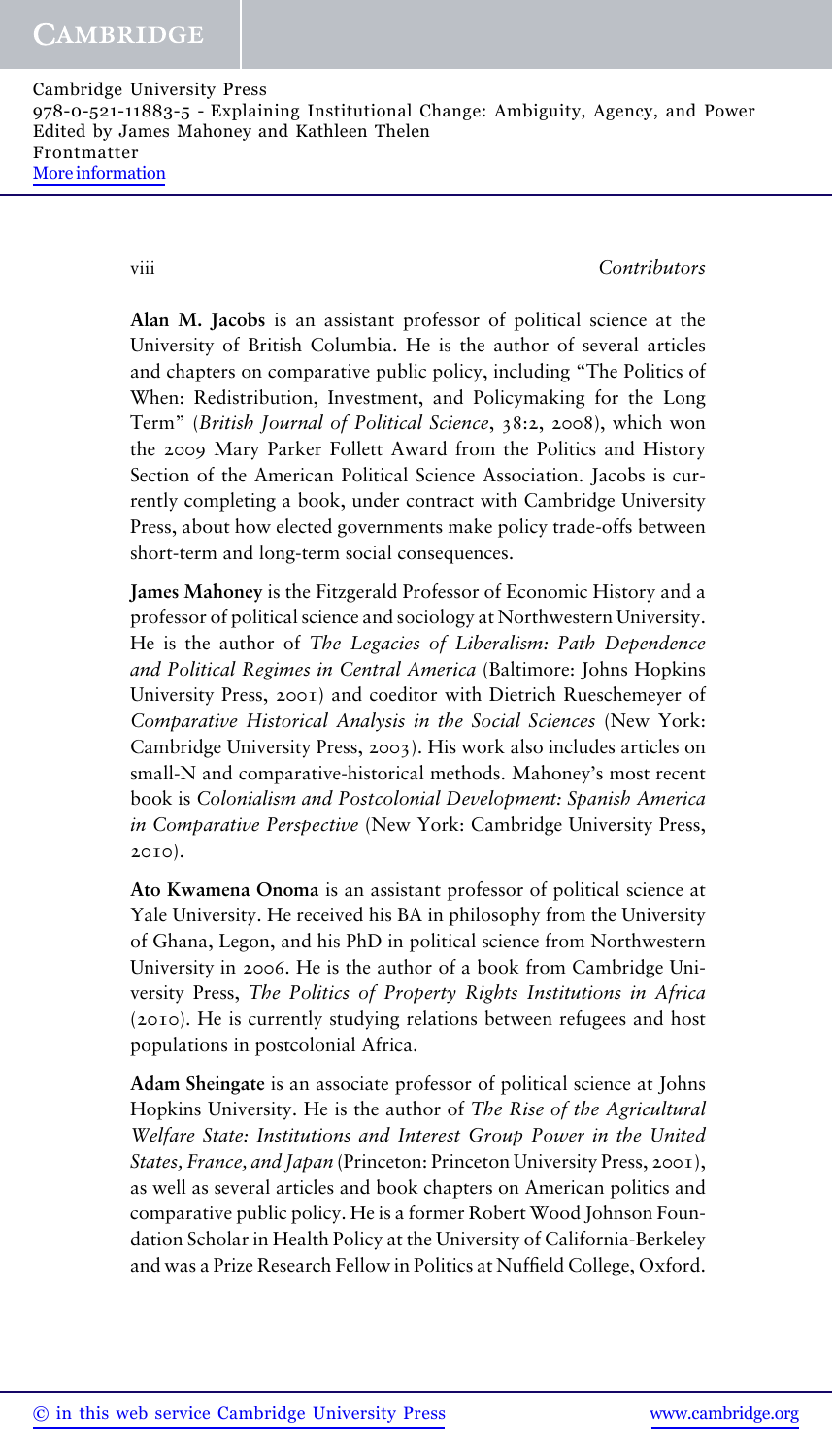#### *Contributors* ix

**Dan Slater** is an assistant professor of political science at the University of Chicago. He is a coeditor of *Southeast Asia in Political Science: Theory, Region, and Qualitative Analysis* (Stanford: Stanford University Press, 2008) and is currently completing a book manuscript examining how divergent historical patterns of contentious politics have shaped variation in state power and authoritarian durability in seven Southeast Asian countries. His articles have appeared in such journals as the *American Journal of Political Science*, *American Journal of Sociology*, *Comparative Politics*,*International Organization*, and *Studies in Comparative International Development*.

**Kathleen Thelen** is a Ford Professor of Political Science at the Massachusetts Institute of Technology; Permanent External Member of the Max Planck Institute for the Study of Societies in Cologne, Germany; and Senior Research Fellow at Nuffield College, Oxford University. Her two most recent books are *How Institutions Evolve: The Political Economy of Skills in Germany, Britain, the United States, and Japan* (New York: Cambridge University Press, 2004) and *Beyond Continuity: Institutional Change in Advanced Political Economies* (coedited with Wolfgang Streeck; Oxford: Oxford University Press, 2005).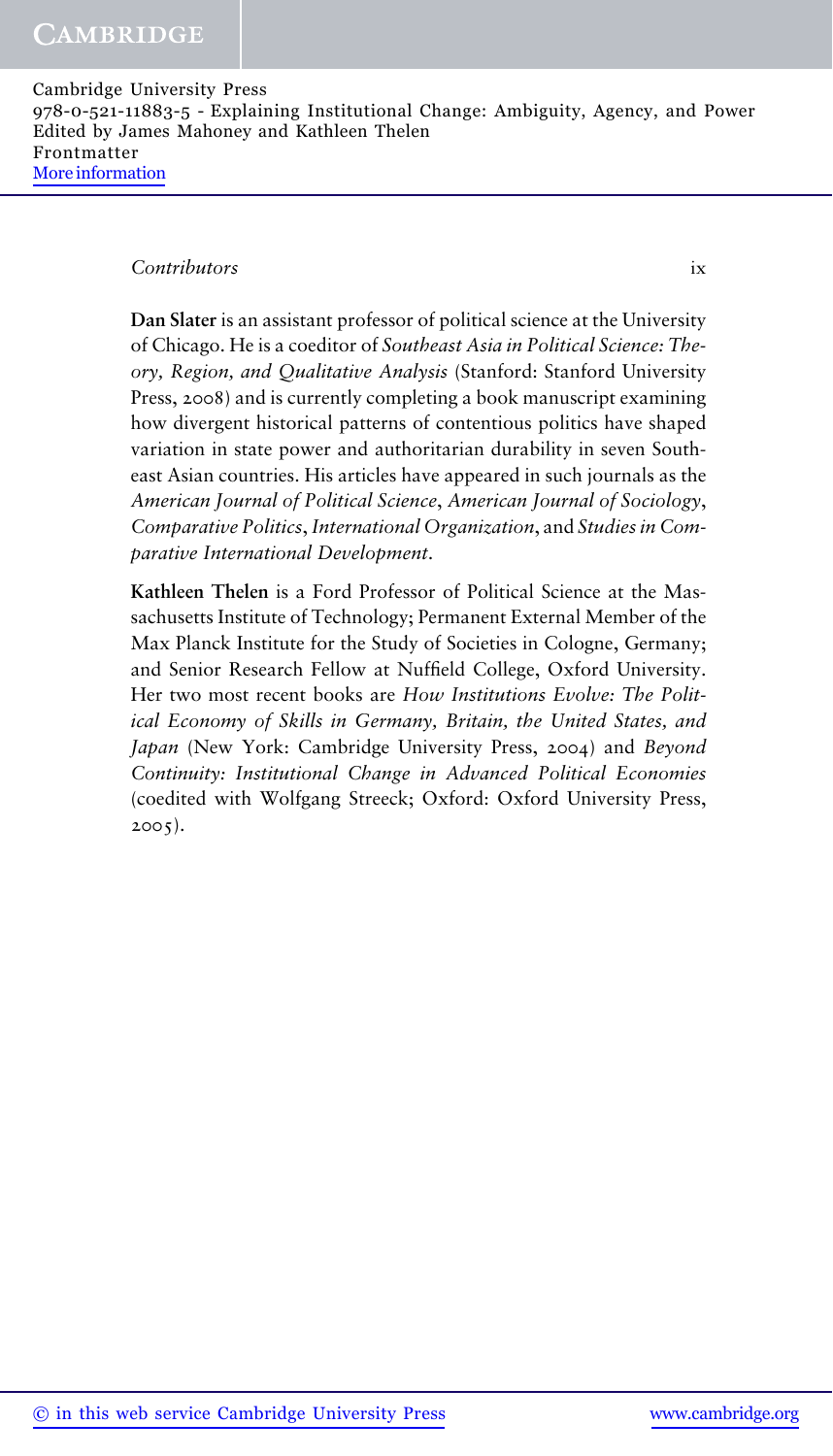### **Preface**

Until recently, gradual institutional change has not been a central focus of explanation in the social sciences. Instead, most institutional analysts have considered change during moments of abrupt, wholesale transformation. Yet it is not clear that such episodes of institutional upheaval capture the most common ways through which political institutions change over time. A growing body of work suggests that important changes often take place incrementally and through seemingly small adjustments that can, however, cumulate into significant institutional transformation. These forms of gradual institutional change call for more attention than they have received so far.

The present volume seeks to respond to this call. In the introduction, we propose a theory of gradual institutional change grounded in a power-distributional view of institutions that emphasizes ongoing struggles within but also over prevailing institutional arrangements. On this view, analyses of stability and change are intimately linked. Institutional stability is a function not simply of positive feedback but of active, ongoing political mobilization, and institutions are vulnerable to change not just in moments of crisis but on a more ongoing basis. Features of the overarching context and the properties of the institutions themselves hold the key to understanding the processes through which such change can be accomplished. We emphasize in particular that institutional rules are subject to varying interpretations and levels of enforcement and therefore exhibit ambiguities that provide space for interested agents to exploit in their effort to alter them. We use

xi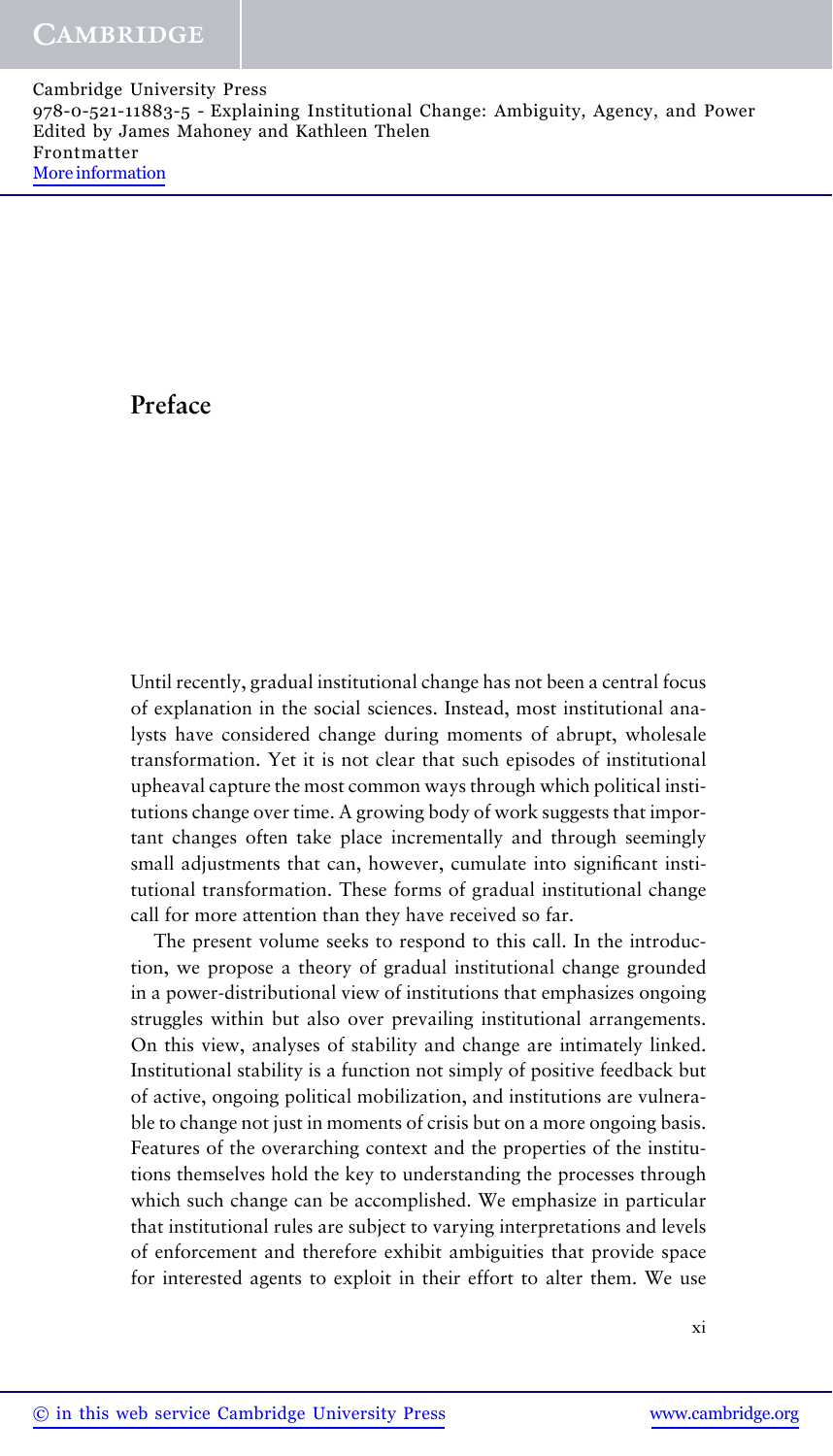Cambridge University Press

978-0-521-11883-5 - Explaining Institutional Change: Ambiguity, Agency, and Power Edited by James Mahoney and Kathleen Thelen Frontmatter [More information](http://www.cambridge.org/9780521118835)

xii *Preface*

these orientations to develop causal propositions about the connections among particular types of institutions, strategies for change, and modes of gradual institutional transformation.

The five empirical essays that follow the introduction bring these propositions to life in the context of sustained analyses of specific instances of incremental change. These chapters span a wide spectrum of substantive topics and political contexts. The authors examine instances of institutional change in Africa, Southeast Asia, and Latin America as well as in the United States, and they consider changes in diverse institutions, from the rules governing the conduct of business within the U.S. Congress to the system of property rights in postcolonial Kenya. Even as they develop their own insights about the specific cases under study, the authors also apply and elaborate the general theoretical framework presented in the introduction.

Our point of departure for thinking about institutional change builds on insights coming out of a body of work broadly associated, as we are, with historical institutionalism. However, the theory we develop in this book, and the specific propositions we lay out, can be fruitfully taken up by scholars associated with any of the various "isms" in institutional analysis. In this spirit, the book concludes with an essay by Peter A. Hall reflecting on the possibilities for productive exchange in the analysis of change between historical-institutionalist scholars and scholars associated with rational-choice and sociological approaches to institutions.

It is our great pleasure to be able now to acknowledge formally those individuals and organizations that made this book possible. This volume grew out of a conference at Northwestern University in October 2007. Our largest debt is to the participants in that conference, for many of the insights contained in the pages to follow came out of the stimulating discussions we had over two days together. In conceiving the project, we sought to gather together some of the best recent work on institutional change undertaken by a new generation of institutional analysts. We are grateful to these authors, who brought fresh insights and original empirical material from their respective fields of study to provide a rich foundation for the discussion. We were also extremely fortunate to have secured the participation of a distinguished group of more senior scholars to serve as discussants at the conference.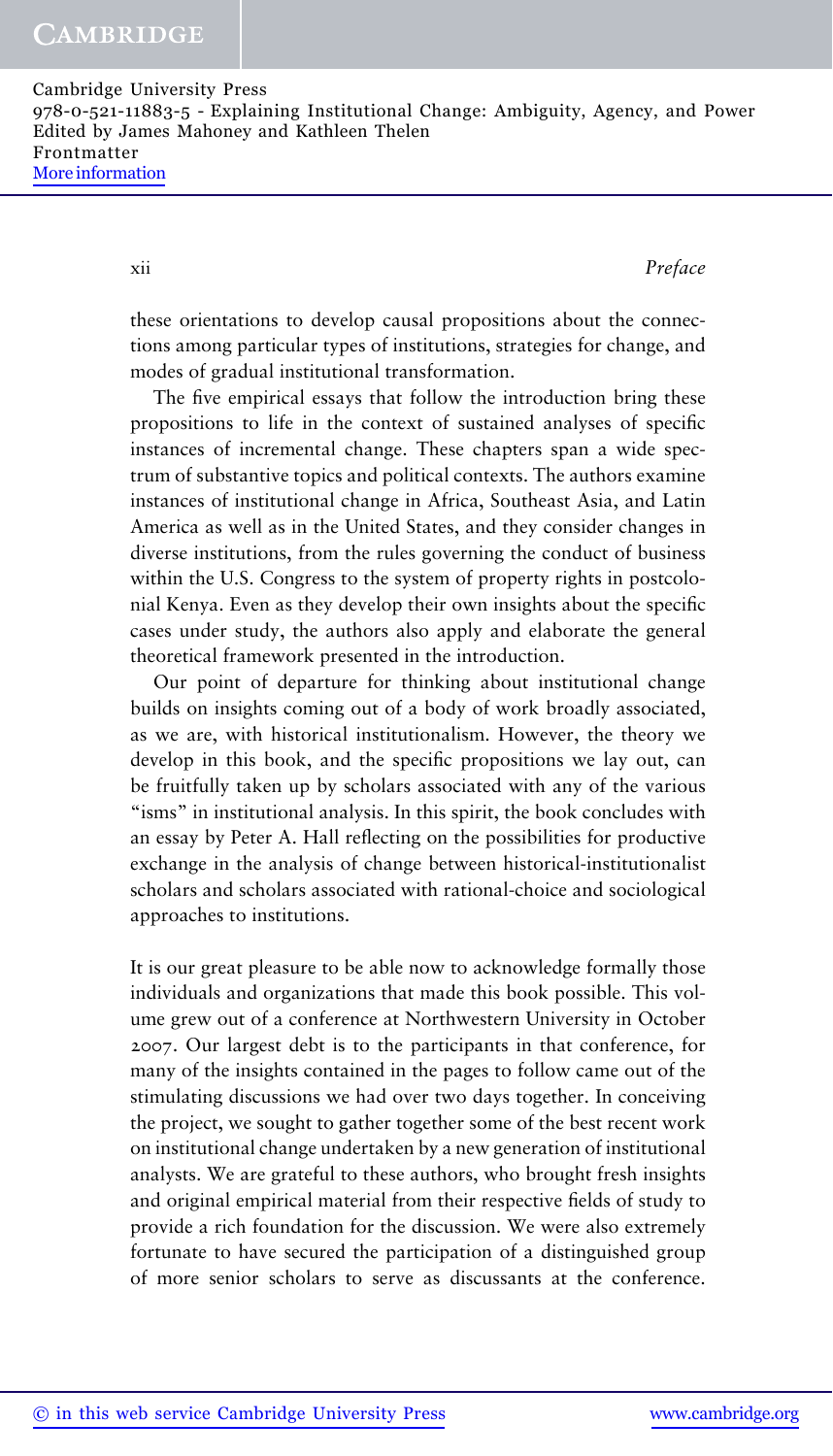#### *Preface* xiii

Anna Grzymala-Busse, Peter A. Hall, Desmond S. King, Paul Pierson, Theda Skocpol, and Sven Steinmo provided detailed comments on the individual papers but also shaped this volume (and our own thinking) through their broad commentary on the project as a whole. We thank Peter A. Hall especially for going a step further to deliver a characteristically insightful and synthetic concluding chapter to round out the volume.

We are enormously grateful to the Roberta Buffett Center for International and Comparative Studies of Northwestern University for funding this conference. The Buffett Center is home to Northwestern's Program in Comparative Historical Social Science, a tight-knit group of faculty and graduate students from sociology and political science that provides the core intellectual community out of which this project grew. The center's past and current directors – Andrew Wachtel and Hendrik Spruyt – and its associate director – Brian Hanson – offered their encouragement and provided support of all varieties from the inception of the project to its completion. The center's staff, and in particular Diana Snyder, made the conference logistics easy for us.

It is always a real pleasure to work with Lewis Bateman at Cambridge University Press, who was immediately enthusiastic about this project and who oversaw the book's production with his characteristic efficiency and good humor. Finally, working together on this project has been a wonderful intellectual and personal experience for us. It gave the two of us a reason for bringing together different generations of institutional analysts and an opportunity to think together about problems of institutional change.

> James Mahoney Kathleen Thelen